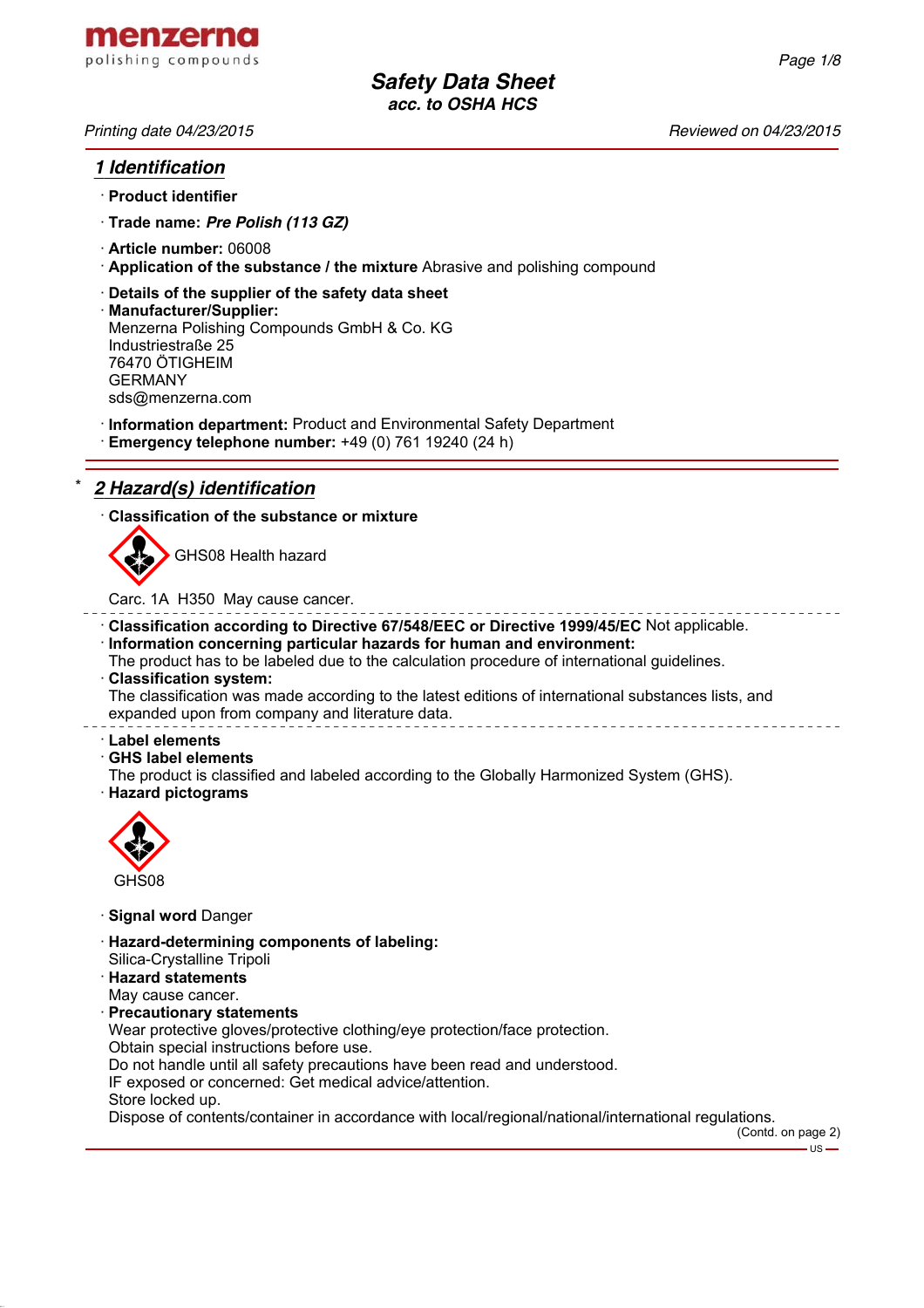*Printing date 04/23/2015 Reviewed on 04/23/2015*

menzerna polishing compounds

**Trade name:** *Pre Polish (113 GZ)*

(Contd. of page 1)

#### · **Classification system:** · **NFPA ratings (scale 0 - 4)** 1 1  $\overline{\mathbf{0}}$  $Health = 1$  $Fire = 1$ Reactivity =  $0$ · **HMIS-ratings (scale 0 - 4) HEALTH**

 FIRE REACTIVITY  $\boxed{0}$  Reactivity = 0  $\frac{0}{1}$  Health = 0  $\overline{\mathbf{1}}$ Fire  $= 1$ 

### · **Other hazards**

- · **Results of PBT and vPvB assessment**
- · **PBT:** Not applicable.
- · **vPvB:** Not applicable.

# \* *3 Composition/information on ingredients*

#### · **Chemical characterization: Mixtures**

· **Description:** Mixture of the substances listed below with nonhazardous additions.

| · Dangerous components:     |                                      |                         |     |
|-----------------------------|--------------------------------------|-------------------------|-----|
|                             | 1317-95-9 Silica-Crystalline Tripoli | <b>♦ Carc. 1A, H350</b> | 65% |
|                             | 7727-43-7 barium sulphate, natural   |                         | 6%  |
|                             | 1344-28-1 aluminium oxide            |                         | 4%  |
| · Non hazardous ingredients |                                      |                         |     |
| 61789-97-7 Tallow           |                                      |                         | 14% |
|                             | 67701-03-5 Fatty acids, C16-18       |                         | 10% |
|                             | 102-71-6 2,2',2"-nitrilotriethanol   |                         | 1%  |

# \* *4 First-aid measures*

#### · **Description of first aid measures**

- · **After inhalation:** Supply fresh air; consult doctor in case of complaints.
- · **After skin contact:** Immediately wash with water and soap and rinse thoroughly.
- If skin irritation continues, consult a doctor.
- · **After eye contact:**

Rinse opened eye for several minutes under running water. If symptoms persist, consult a doctor.

- · **After swallowing:**
- If symptoms persist consult doctor.

Rinse out mouth and then drink plenty of water.

· **Information for doctor:**

### · **Most important symptoms and effects, both acute and delayed** No further relevant information available.

· **Indication of any immediate medical attention and special treatment needed** Treat according to symptoms.

# *5 Fire-fighting measures*

· **Extinguishing media**

· **Suitable extinguishing agents:** Water spray, foam, dry powder or carbon dioxide.

· **For safety reasons unsuitable extinguishing agents:** Water with full jet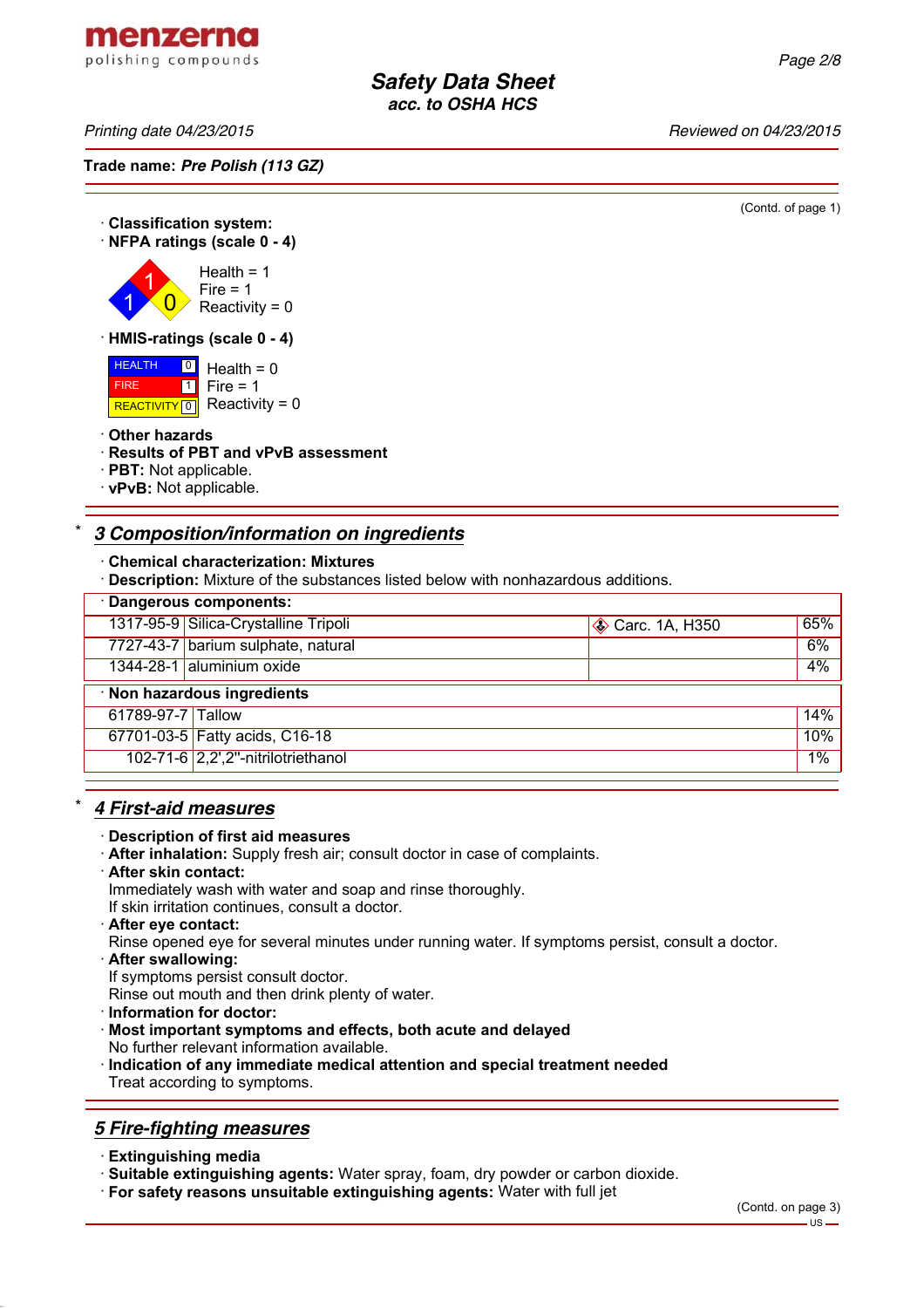(Contd. of page 2)

*Safety Data Sheet acc. to OSHA HCS*

menzerna polishing compounds

*Printing date 04/23/2015 Reviewed on 04/23/2015*

**Trade name:** *Pre Polish (113 GZ)*

- · **Special hazards arising from the substance or mixture** Nitrogen oxides (NOx)
- · **Advice for firefighters**

· **Protective equipment:**

Wear self-contained respiratory protective device. Wear fully protective suit.

# *6 Accidental release measures*

· **Personal precautions, protective equipment and emergency procedures**

Keep unnecessary personnel away. Ensure adequate ventilation. Use personal protection recommended in section 8.

- · **Environmental precautions:** Do not allow to enter sewers/ surface or ground water.
- · **Methods and material for containment and cleaning up:** Pick up mechanically.
- **Reference to other sections**

See Section 7 for information on safe handling.

See Section 8 for information on personal protection equipment.

See Section 13 for disposal information.

# *7 Handling and storage*

· **Handling:**

· **Precautions for safe handling** No special precautions are necessary if used correctly.

- · **Information about protection against explosions and fires:** No special measures required.
- · **Conditions for safe storage, including any incompatibilities**
- · **Storage:**
- · **Requirements to be met by storerooms and receptacles:**

Store in a well-ventilated place. Storage temperature: between 15 °C and 25 °C.

- · **Information about storage in one common storage facility:** Not required.
- · **Further information about storage conditions:** None.
- · **Specific end use(s)** No further relevant information available.

### \* *8 Exposure controls/personal protection*

· **Additional information about design of technical systems:** No further data; see item 7.

· **Control parameters**

| Components with limit values that require monitoring at the workplace: |                                                                                                             |                    |
|------------------------------------------------------------------------|-------------------------------------------------------------------------------------------------------------|--------------------|
|                                                                        | 1317-95-9 Silica-Crystalline Tripoli                                                                        |                    |
|                                                                        | PEL see Quartz listing                                                                                      |                    |
|                                                                        | REL Long-term value: 0.05* mg/m <sup>3</sup><br>*respirable dust; See Pocket Guide App. A                   |                    |
|                                                                        | TLV TLV withdrawn                                                                                           |                    |
|                                                                        | 7727-43-7 barium sulphate, natural                                                                          |                    |
|                                                                        | PEL Long-term value: 15 <sup>*</sup> 5 <sup>**</sup> mg/m <sup>3</sup><br>*total dust **respirable fraction |                    |
|                                                                        | REL Long-term value: 10* 5** mg/m <sup>3</sup><br>*total dust **respirable fraction                         |                    |
| TLV.                                                                   | Long-term value: 5* mg/m <sup>3</sup><br>*inhalable fraction; E                                             |                    |
|                                                                        |                                                                                                             | (Contd. on page 4) |

 $\overline{\mathsf{us}}$  —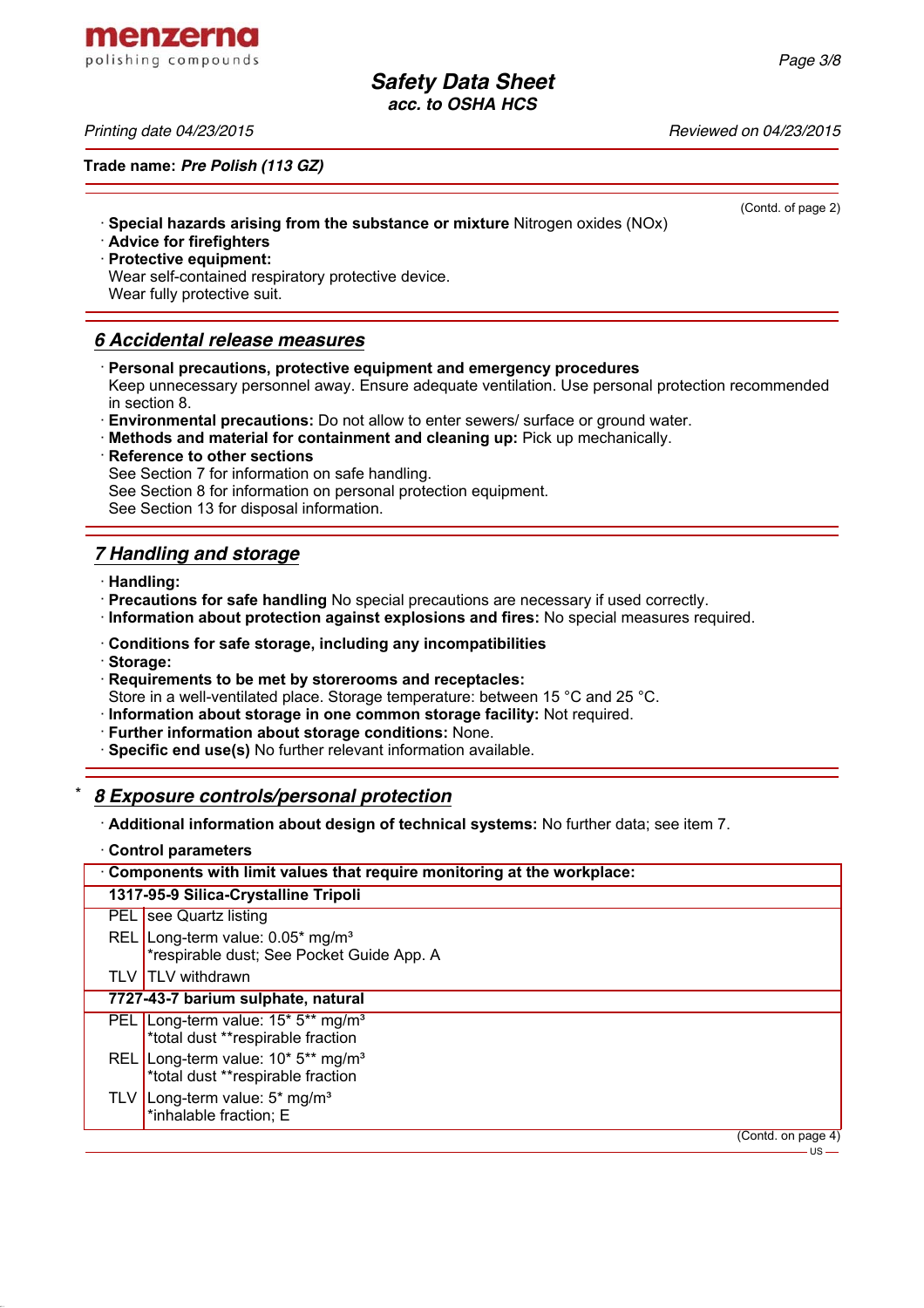menzerna polishing compounds

*Printing date 04/23/2015 Reviewed on 04/23/2015*

**Trade name:** *Pre Polish (113 GZ)*

(Contd. of page 3)

| 1344-28-1 aluminium oxide |                                                                                                                                                                                                                                                                                                                                                               |
|---------------------------|---------------------------------------------------------------------------------------------------------------------------------------------------------------------------------------------------------------------------------------------------------------------------------------------------------------------------------------------------------------|
|                           | PEL Long-term value: 15*; 15** mg/m <sup>3</sup><br>*Total dust; ** Respirable fraction                                                                                                                                                                                                                                                                       |
|                           | REL Long-term value: $10* 5**$ mg/m <sup>3</sup><br>as Al*Total dust**Respirable/pyro powd./welding f.                                                                                                                                                                                                                                                        |
|                           | TLV Long-term value: $1*$ mg/m <sup>3</sup><br>as AI; *as respirable fraction                                                                                                                                                                                                                                                                                 |
|                           | Additional information: The lists that were valid during the creation were used as basis.                                                                                                                                                                                                                                                                     |
|                           | <b>Exposure controls</b>                                                                                                                                                                                                                                                                                                                                      |
|                           | · Personal protective equipment:                                                                                                                                                                                                                                                                                                                              |
|                           | General protective and hygienic measures:                                                                                                                                                                                                                                                                                                                     |
|                           | The usual precautionary measures for handling chemicals should be followed.                                                                                                                                                                                                                                                                                   |
|                           | <b>Breathing equipment:</b> Not necessary if room is well-ventilated.                                                                                                                                                                                                                                                                                         |
|                           | · Protection of hands:                                                                                                                                                                                                                                                                                                                                        |
|                           | Protective gloves are recommended.                                                                                                                                                                                                                                                                                                                            |
|                           | The glove material has to be impermeable and resistant to the product/ the substance/ the preparation.<br>Due to missing tests no recommendation to the glove material can be given for the product/ the<br>preparation/ the chemical mixture.                                                                                                                |
|                           | Selection of the glove material on consideration of the penetration times, rates of diffusion and the<br>degradation                                                                                                                                                                                                                                          |
|                           | <b>Material of gloves</b>                                                                                                                                                                                                                                                                                                                                     |
|                           | The selection of the suitable gloves does not only depend on the material, but also on further marks of<br>quality and varies from manufacturer to manufacturer. As the product is a preparation of several<br>substances, the resistance of the glove material can not be calculated in advance and has therefore to be<br>checked prior to the application. |
|                           | · Penetration time of glove material                                                                                                                                                                                                                                                                                                                          |
|                           | The exact break through time has to be found out by the manufacturer of the protective gloves and has to<br>be observed.                                                                                                                                                                                                                                      |
|                           | Eye protection: Safety glasses                                                                                                                                                                                                                                                                                                                                |
|                           |                                                                                                                                                                                                                                                                                                                                                               |

· **Body protection:** Protective work clothing

# \* *9 Physical and chemical properties*

| Information on basic physical and chemical properties<br><b>General Information</b>                 |                                                      |
|-----------------------------------------------------------------------------------------------------|------------------------------------------------------|
| · Appearance:<br>Form:                                                                              | Solid                                                |
| Color:                                                                                              | <b>Brown</b>                                         |
| · Odor:                                                                                             | Characteristic                                       |
| Odour threshold:                                                                                    | Not determined.                                      |
| · pH-value:                                                                                         | Not applicable.                                      |
| · Change in condition<br><b>Melting point/Melting range:</b><br><b>Boiling point/Boiling range:</b> | $>$ 40 °C ( $>$ 104 °F)<br>$> 100 °C$ ( $> 212 °F$ ) |
| · Flash point:                                                                                      | $> 100 °C$ ( $> 212 °F$ )                            |
| · Flammability (solid, gaseous):                                                                    | Not determined.                                      |
| · Decomposition temperature:                                                                        | Not determined.                                      |
| · Auto igniting:                                                                                    | Product is not selfigniting.                         |
| Danger of explosion:                                                                                | Product does not present an explosion hazard.        |
|                                                                                                     | (ContdonposeE)                                       |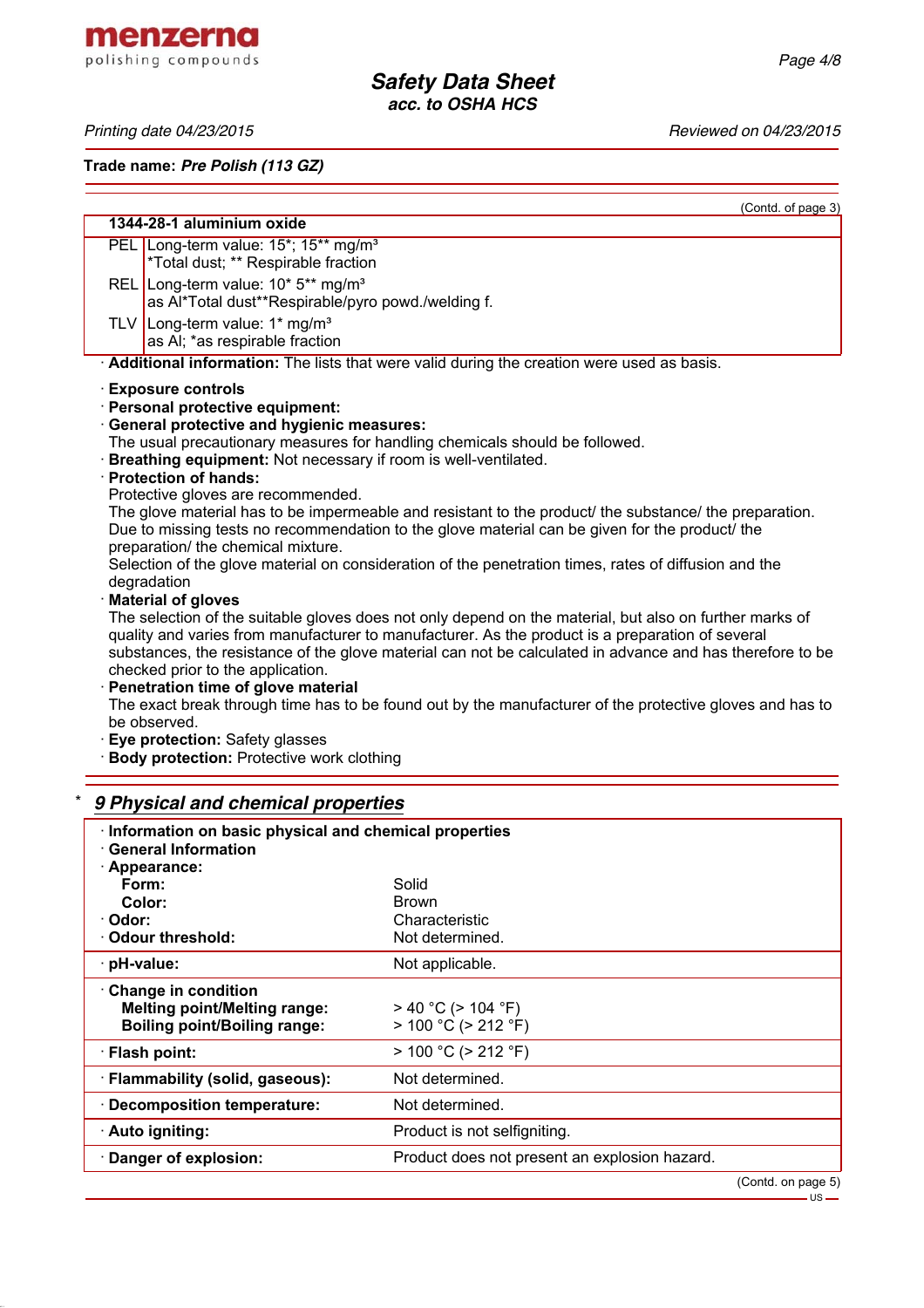menzerna polishing compounds

*Printing date 04/23/2015 Reviewed on 04/23/2015*

### **Trade name:** *Pre Polish (113 GZ)*

|                                                            |                                            | (Contd. of page 4) |
|------------------------------------------------------------|--------------------------------------------|--------------------|
| · Density:                                                 | Not determined.                            |                    |
| · Relative density                                         | Not determined.                            |                    |
| · Vapour density                                           | Not applicable.                            |                    |
| <b>Evaporation rate</b>                                    | Not applicable.                            |                    |
| · Solubility in / Miscibility with                         |                                            |                    |
| Water:                                                     | Insoluble.                                 |                    |
| · Partition coefficient (n-octanol/water): Not determined. |                                            |                    |
| · Viscosity:                                               |                                            |                    |
| Dynamic:                                                   | Not applicable.                            |                    |
| Kinematic:                                                 | Not applicable.                            |                    |
| ⋅ Other information                                        | No further relevant information available. |                    |

# *10 Stability and reactivity*

- · **Reactivity** None under normal conditions.
- · **Chemical stability**
- · **Thermal decomposition / conditions to be avoided:**
- No decomposition if used according to specifications.
- · **Possibility of hazardous reactions** No dangerous reactions known.
- · **Conditions to avoid** No further relevant information available.
- · **Incompatible materials:** No further relevant information available.
- · **Hazardous decomposition products:** No dangerous decomposition products known.

### \* *11 Toxicological information*

- · **Information on toxicological effects**
- · **Acute toxicity:**
- · **Primary irritant effect:**
- · **on the skin:** No irritant effect.
- · **on the eye:** No irritating effect.
- · **Sensitization:** No sensitizing effects known.
- · **Additional toxicological information:** When used and handled according to specifications, the product does not have any harmful effects according to our experience and the information provided to us.

### · **OSHA-Ca (Occupational Safety & Health Administration)**

None of the ingredients is listed.

# *12 Ecological information*

- · **Toxicity**
- · **Aquatic toxicity:** No further relevant information available.
- · **Persistence and degradability** No further relevant information available.
- · **Behavior in environmental systems:**
- · **Bioaccumulative potential** No further relevant information available.
- · **Mobility in soil** No further relevant information available.
- · **Additional ecological information:**
- · **General notes:**

Water hazard class 1 (Self-assessment): slightly hazardous for water

Do not allow undiluted product or large quantities of it to reach ground water, water course or sewage system.

> (Contd. on page 6) US-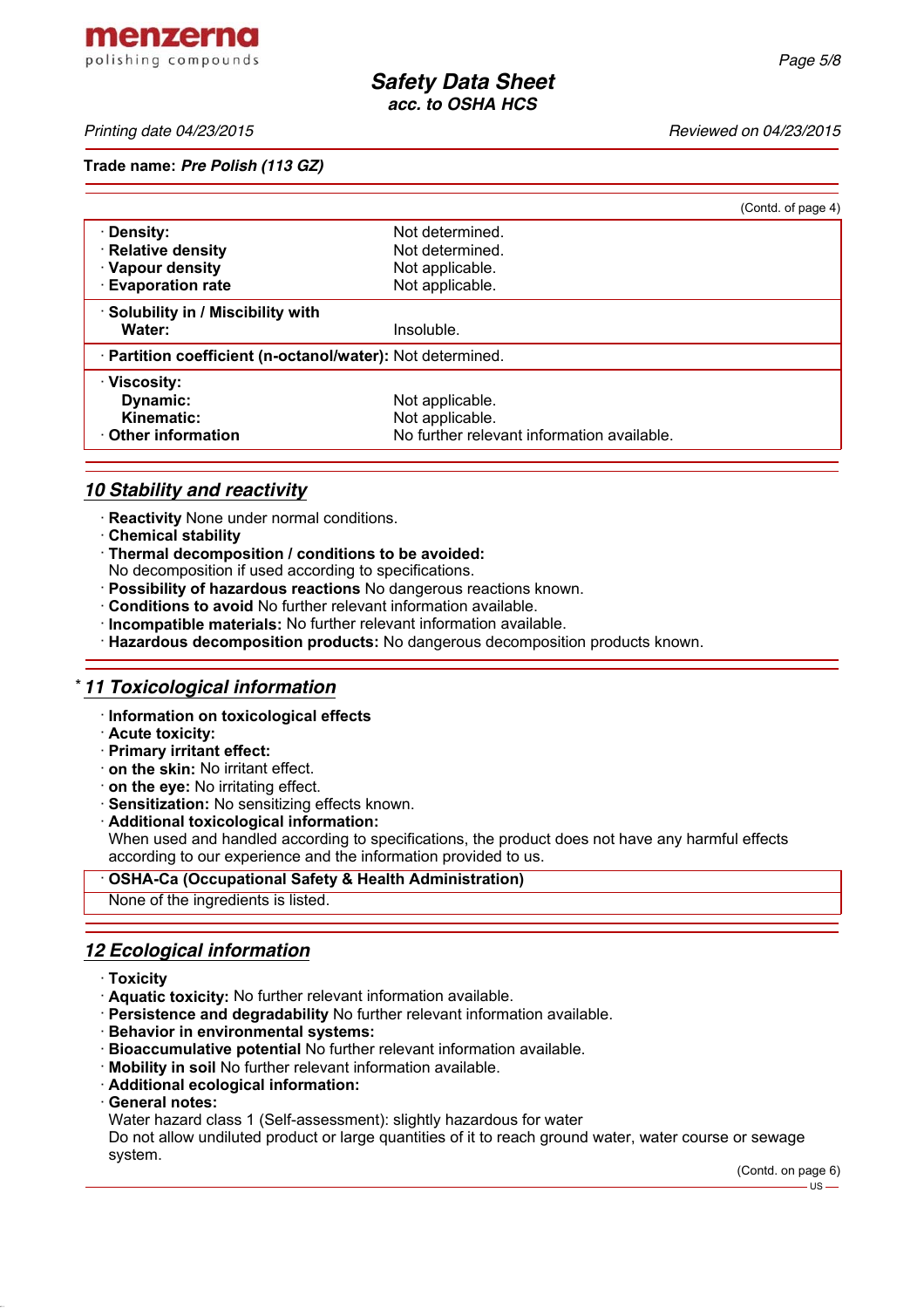menzerna polishing compounds

*Printing date 04/23/2015 Reviewed on 04/23/2015*

**Trade name:** *Pre Polish (113 GZ)*

(Contd. of page 5)

### · **Results of PBT and vPvB assessment**

· **PBT:** Not applicable.

· **vPvB:** Not applicable.

· **Other adverse effects** No further relevant information available.

# \* *13 Disposal considerations*

· **Waste treatment methods**

· **Recommendation:** Must be specially treated adhering to official regulations.

· **Waste disposal key:**

Waste codes should be determined in consultation with the customer, supplier and disposal.

· **Uncleaned packagings:**

· **Recommendation:** Disposal must be made according to official regulations.

### *14 Transport information*

| ⋅ UN-Number<br>· DOT, ADR, ADN, IMDG, IATA                                                      | Void            |
|-------------------------------------------------------------------------------------------------|-----------------|
| · UN proper shipping name<br>· DOT, ADR, ADN, IMDG, IATA                                        | Void            |
| · Transport hazard class(es)                                                                    |                 |
| · DOT, ADR, ADN, IMDG, IATA<br>· Class                                                          | Void            |
| · Packing group<br>· DOT, ADR, IMDG, IATA                                                       | Void            |
| <b>Environmental hazards:</b><br>· Marine pollutant:                                            | No.             |
| · Special precautions for user                                                                  | Not applicable. |
| · Transport in bulk according to Annex II of<br>MARPOL73/78 and the IBC Code<br>Not applicable. |                 |
| · UN "Model Regulation":                                                                        |                 |
|                                                                                                 |                 |

# \* *15 Regulatory information*

· **Safety, health and environmental regulations/legislation specific for the substance or mixture** Regulation 1907/2006/EC, REACH concerning the Registration, Evaluation, Authorisation and Restriction of Chemicals. Regulation 453/2010/EU, REACH as amended.

Regulation 1272/2008/EC, on Classification, Labelling and Packaging of substances and mixtures. · **Sara**

· **Section 355 (extremely hazardous substances):**

None of the ingredients is listed.

### · **Section 313 (Specific toxic chemical listings):**

7727-43-7 barium sulphate, natural

1344-28-1 aluminium oxide

### · **TSCA (Toxic Substances Control Act):**

61789-97-7 Tallow

(Contd. on page 7)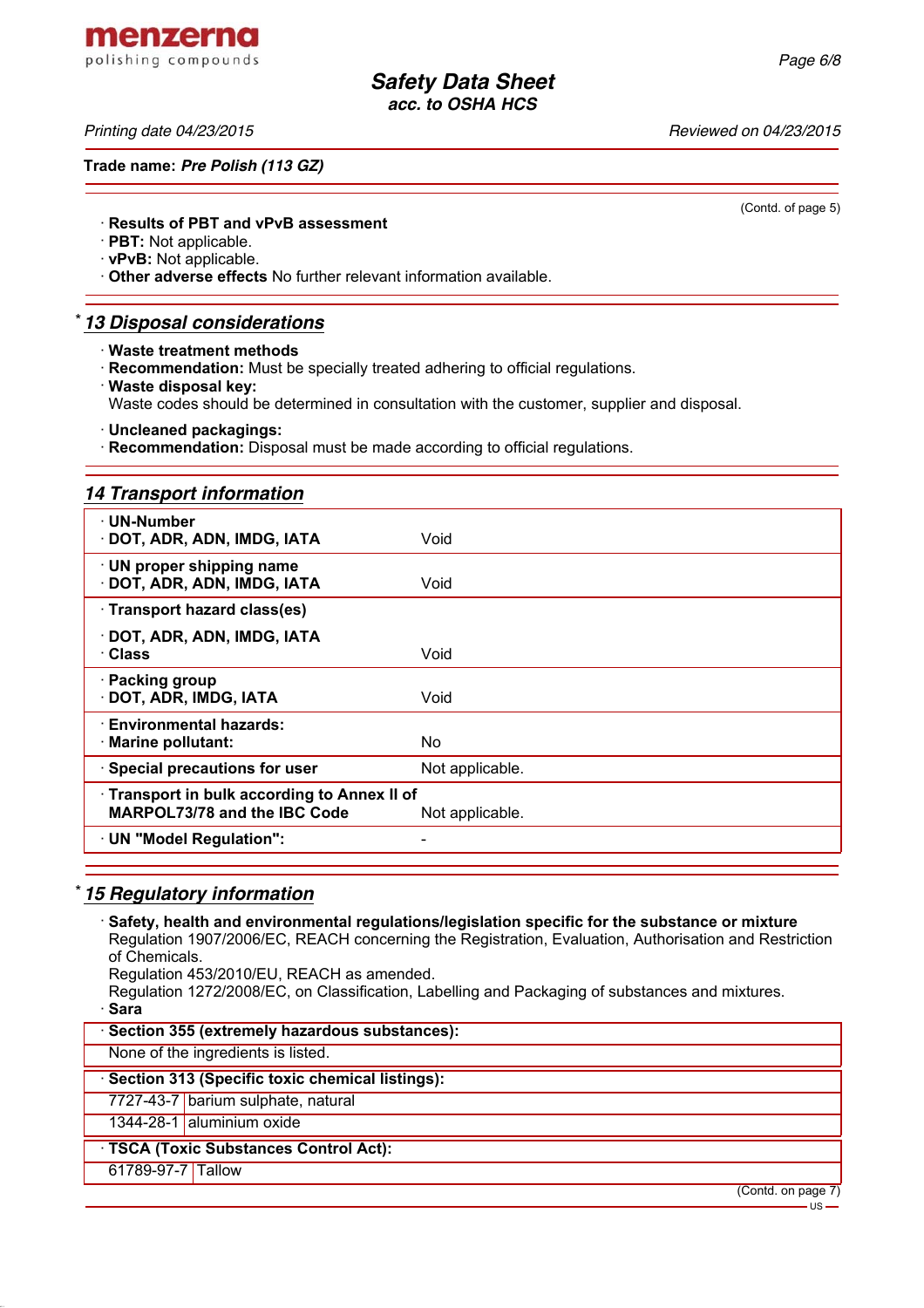*Printing date 04/23/2015 Reviewed on 04/23/2015*

**Trade name:** *Pre Polish (113 GZ)*

| (Contd. of page 6)                                                                                                                           |
|----------------------------------------------------------------------------------------------------------------------------------------------|
| 67701-03-5 Fatty acids, C16-18                                                                                                               |
| 7727-43-7 barium sulphate, natural                                                                                                           |
| 1344-28-1 aluminium oxide                                                                                                                    |
| 102-71-6 2,2',2"-nitrilotriethanol                                                                                                           |
| · Proposition 65                                                                                                                             |
| Chemicals known to cause cancer:                                                                                                             |
| None of the ingredients is listed.                                                                                                           |
| Chemicals known to cause reproductive toxicity for females:                                                                                  |
| None of the ingredients is listed.                                                                                                           |
| Chemicals known to cause reproductive toxicity for males:                                                                                    |
| None of the ingredients is listed.                                                                                                           |
| Chemicals known to cause developmental toxicity:                                                                                             |
| None of the ingredients is listed.                                                                                                           |
| Carcinogenic categories                                                                                                                      |
| <b>EPA (Environmental Protection Agency)</b>                                                                                                 |
| 7727-43-7 barium sulphate, natural<br>D, CBD(inh), NL(oral)                                                                                  |
| TLV (Threshold Limit Value established by ACGIH)                                                                                             |
| 1317-95-9 Silica-Crystalline Tripoli<br>$\overline{A2}$                                                                                      |
| 1344-28-1 aluminium oxide<br>A <sup>4</sup>                                                                                                  |
| · NIOSH-Ca (National Institute for Occupational Safety and Health)                                                                           |
| 1317-95-9 Silica-Crystalline Tripoli                                                                                                         |
| <b>GHS label elements</b><br>The product is classified and labeled according to the Globally Harmonized System (GHS).<br>· Hazard pictograms |
|                                                                                                                                              |
| GHS08                                                                                                                                        |
| · Signal word Danger                                                                                                                         |
| · Hazard-determining components of labeling:<br>Cilian Cruatalling Trinoli                                                                   |

- Silica-Crystalline Tripoli
- · **Hazard statements**
- May cause cancer.
- · **Precautionary statements**

Wear protective gloves/protective clothing/eye protection/face protection.

Obtain special instructions before use.

Do not handle until all safety precautions have been read and understood.

IF exposed or concerned: Get medical advice/attention.

Store locked up.

Dispose of contents/container in accordance with local/regional/national/international regulations.

· **National regulations:** Water hazard class 1 (Self-assessment): slightly hazardous for water. · **Chemical safety assessment:** A Chemical Safety Assessment has not been carried out.

(Contd. on page 8)

 $\overline{US}$  –